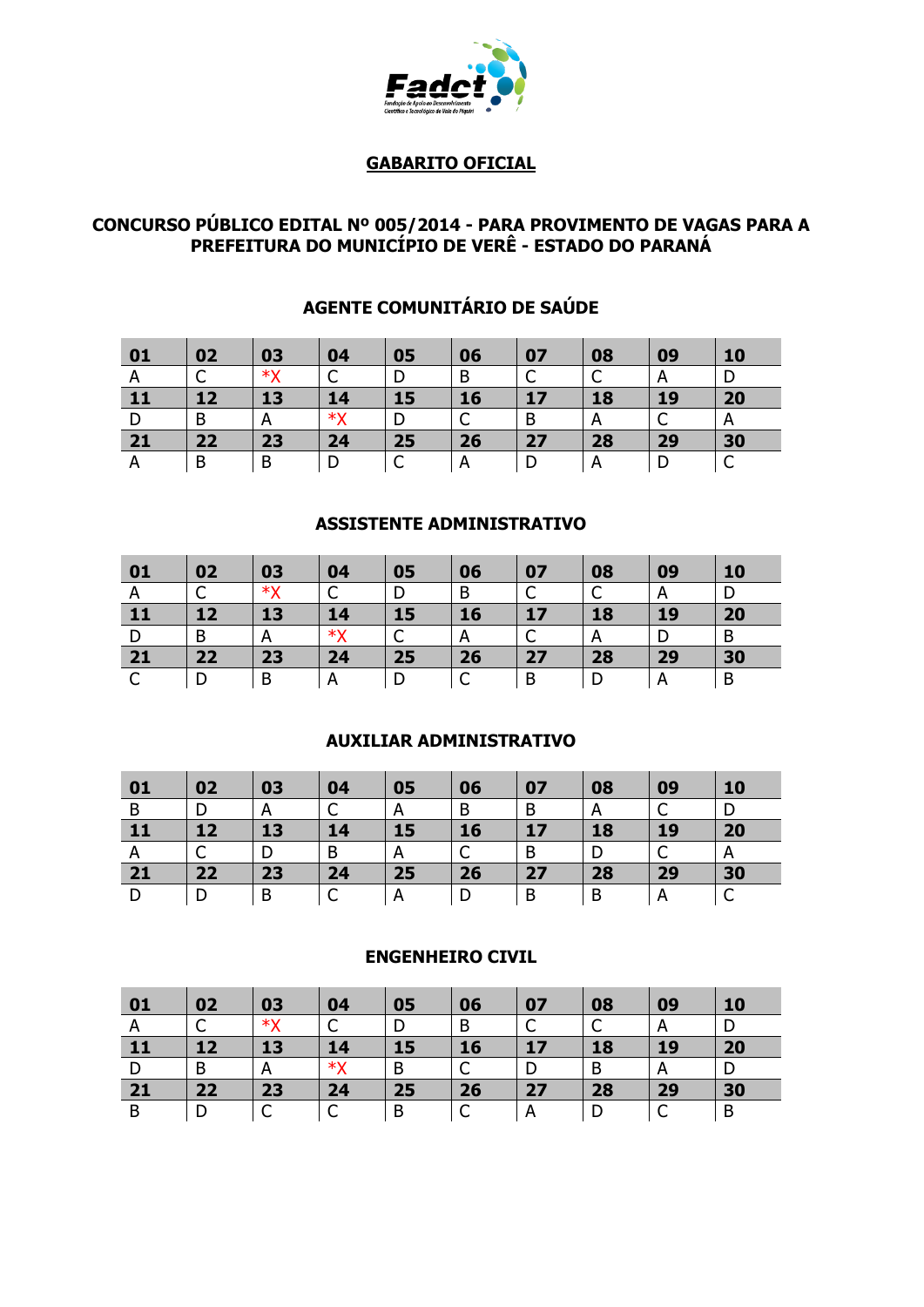

### **FISIOTERAPEUTA**

| 01 | 02 | 03         | 04    | 05 | 06                       | 07 | 08 | 09 | 10 |
|----|----|------------|-------|----|--------------------------|----|----|----|----|
| A  |    | $*{\sf X}$ |       |    | B                        | ັ  | ֊  | A  |    |
| 11 | 12 | 13         | 14    | 15 | 16                       | 17 | 18 | 19 | 20 |
|    | B  | A          | $*$ X | ັ  |                          | B  | A  | A  |    |
| 21 | 22 | 23         | 24    | 25 | 26                       | 27 | 28 | 29 | 30 |
| B  |    | B          |       |    | $\overline{\phantom{0}}$ | D  | B  |    |    |

## **GARI**

| 01 | 02 | 03 | 04 | 05 | 06 | 07 | 08 | 09 | 10 |
|----|----|----|----|----|----|----|----|----|----|
| B  |    | А  |    | A  | B  | B  | A  |    |    |
| 11 | 12 | 13 | 14 | 15 | 16 | 17 | 18 | 19 | 20 |
|    |    | D  | B  | D  | ◡  | А  | B  | ∼  | A  |
| 21 | 22 | 23 | 24 | 25 | 26 | 27 | 28 | 29 | 30 |
| B  | A  | D  |    | D  |    |    | B  |    | B  |

# **INSTRUTOR DE EDUCAÇÃO FÍSICA**

| 01                    | 02           | 03  | 04    | 05 | 06 | 07 | 08     | 09 | 10 |
|-----------------------|--------------|-----|-------|----|----|----|--------|----|----|
| $\mathbf{\mathsf{m}}$ | ◡            | $*$ |       | D  | B  | ⌒  | ⌒<br>֊ | A  |    |
| ш                     | 12           | 13  | 14    | 15 | 16 | 17 | 18     | 19 | 20 |
| D                     | B            | А   | $*$ X |    | A  |    |        | B  | B  |
| 21                    | 22           | 23  | 24    | 25 | 26 | 27 | 28     | 29 | 30 |
|                       | $\mathsf{r}$ | B   |       |    | A  | ∽  |        | B  | D  |

## **MECÂNICO**

| $\overline{01}$ | 02 | 03 | 04 | 05                       | 06 | 07 | 08 | 09 | 10 |
|-----------------|----|----|----|--------------------------|----|----|----|----|----|
| B               | D  | A  | ັ  | А                        | B  | B  | A  |    | D  |
| 11              | 12 | 13 | 14 | 15                       | 16 | 17 | 18 | 19 | 20 |
| A               | ◡  | D  | B  |                          | ◡  | A  | B  | D  | B  |
| 21              | 22 | 23 | 24 | 25                       | 26 | 27 | 28 | 29 | 30 |
| D               | B  | A  |    | $\overline{\phantom{0}}$ | ◡  |    | A  | A  | B  |

#### **MOTORISTA**

| 01              | 02 | 03         | 04     | 05 | 06 | 07 | 08 | 09 | 10 |
|-----------------|----|------------|--------|----|----|----|----|----|----|
| B               | D  | A          | ⌒<br>◡ | A  | B  | B  | A  | ັ  |    |
| $\overline{11}$ | 12 | 13         | 14     | 15 | 16 | 17 | 18 | 19 | 20 |
| A               |    | D          | B      |    | ◡  | D  | A  |    | B  |
| 21              | 22 | 23         | 24     | 25 | 26 | 27 | 28 | 29 | 30 |
| B               | B  | $\sqrt{2}$ | A      |    |    | B  | A  | B  | A  |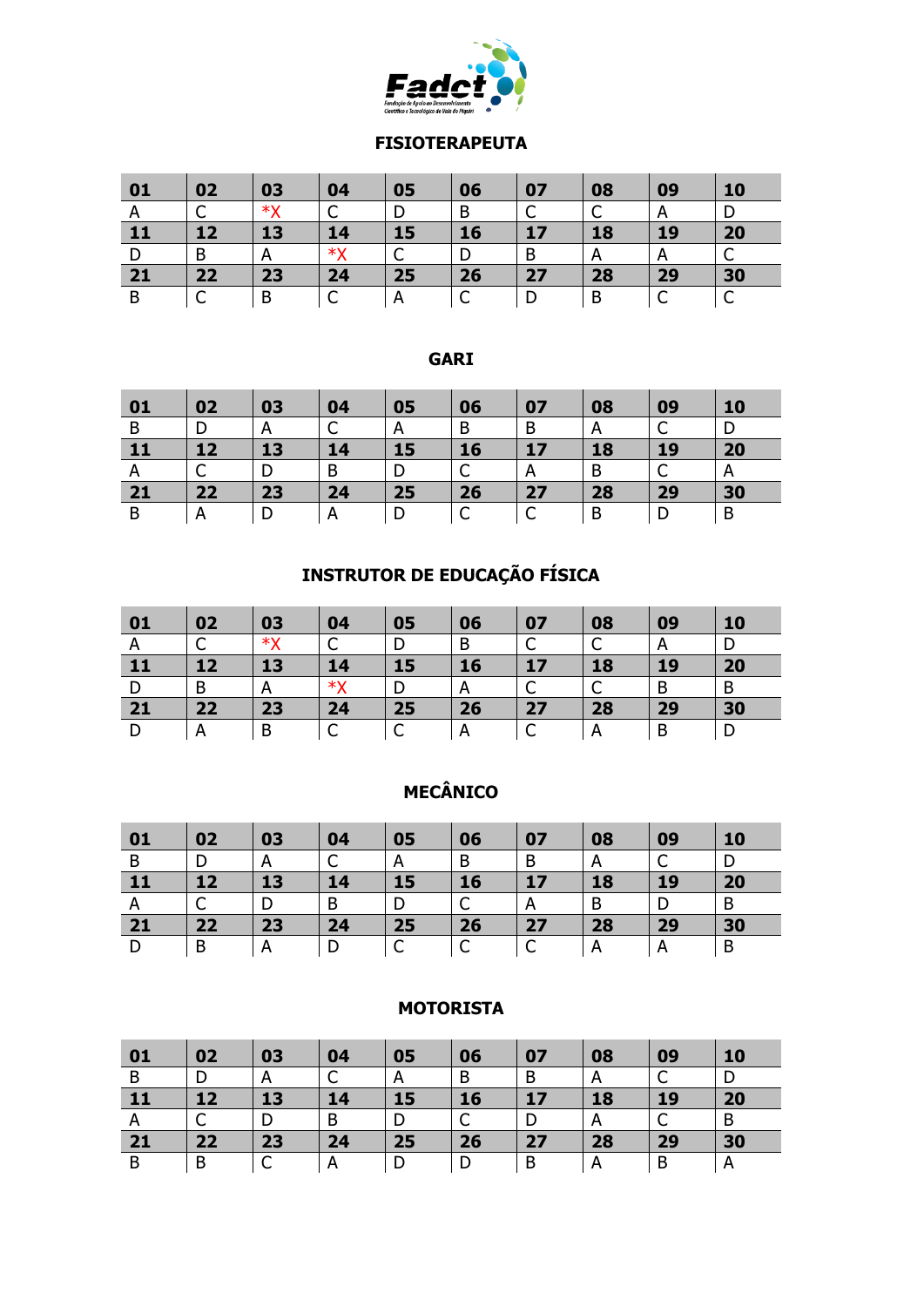

### **OFICIAL ADMINISTRATIVO**

| 01           | 02 | 03               | 04  | 05 | 06 | 07 | 08 | 09 | 10 |
|--------------|----|------------------|-----|----|----|----|----|----|----|
| $\mathsf{A}$ | ֊  | $*_{\mathsf{X}}$ |     |    | B  |    | ֊  | A  |    |
| $\bf{11}$    | 12 | 13               | 14  | 15 | 16 | 17 | 18 | 19 | 20 |
|              | B  | A                | $*$ | В  | A  | D  | ֊  | A  |    |
| 21           | 22 | 23               | 24  | 25 | 26 | 27 | 28 | 29 | 30 |
| B            | B  |                  | A   |    |    | A  |    |    | B  |

## **OPERADOR DE MÁQUINAS**

| 01                        | 02       | 03 | 04 | 05 | 06 | 07 | 08 | 09 | 10 |
|---------------------------|----------|----|----|----|----|----|----|----|----|
| B                         |          | Α  |    | А  | B  | B  | A  | ๛  | D  |
| 11                        | 12<br>-4 | 13 | 14 | 15 | 16 | 17 | 18 | 19 | 20 |
| $\boldsymbol{\mathsf{A}}$ |          | D  | B  | B  | D  | ⌒  | A  | A  | A  |
| 21                        | 22       | 23 | 24 | 25 | 26 | 27 | 28 | 29 | 30 |
|                           |          | B  | А  | B  | ⌒  | B  | ⌒  | A  | D  |

### **PEDREIRO**

| 01         | 02 | 03 | 04 | 05 | 06 | 07 | 08 | 09 | 10 |
|------------|----|----|----|----|----|----|----|----|----|
| B          |    | А  |    | А  | B  | B  | A  | ๛  | D  |
| 11         | 12 | 13 | 14 | 15 | 16 | 17 | 18 | 19 | 20 |
| $\sqrt{ }$ | ◡  | D  | B  | D  |    | A  | B  | A  | А  |
| 21         | 22 | 23 | 24 | 25 | 26 | 27 | 28 | 29 | 30 |
|            | n. | D  | B  | B  |    | D  |    | B  | D  |

### **PROFESSOR**

| 01 | 02 | 03               | 04              | 05 | 06                    | 07 | 08 | 09 | 10 |
|----|----|------------------|-----------------|----|-----------------------|----|----|----|----|
| A  | ֊  | $*_{\mathsf{X}}$ | ◡               |    | B                     | ⌒  |    | A  |    |
| 11 | 12 | 13               | 14              | 15 | 16                    | 17 | 18 | 19 | 20 |
|    | B  | A                | $*{\mathsf{X}}$ |    | B                     | D  | A  | B  | B  |
| 21 | 22 | 23               | 24              | 25 | 26                    | 27 | 28 | 29 | 30 |
| Α  |    | D                |                 |    | $\mathbf{\mathsf{m}}$ | B  |    | A  | B  |

# **PROFESSOR COM FORMAÇÃO EM ARTES**

| 01 | 02 | 03  | 04    | 05 | 06 | 07 | 08 | 09 | 10 |
|----|----|-----|-------|----|----|----|----|----|----|
|    |    | $*$ |       | D  | B  |    |    | Α  |    |
| 11 | 12 | 13  | 14    | 15 | 16 | 17 | 18 | 19 | 20 |
| D  | B  | A   | $*$ X |    | B  | D  | A  | B  |    |
| 21 | 22 | 23  | 24    | 25 | 26 | 27 | 28 | 29 | 30 |
| D  | B  | А   |       |    | B  | ⌒  | A  | D  | B  |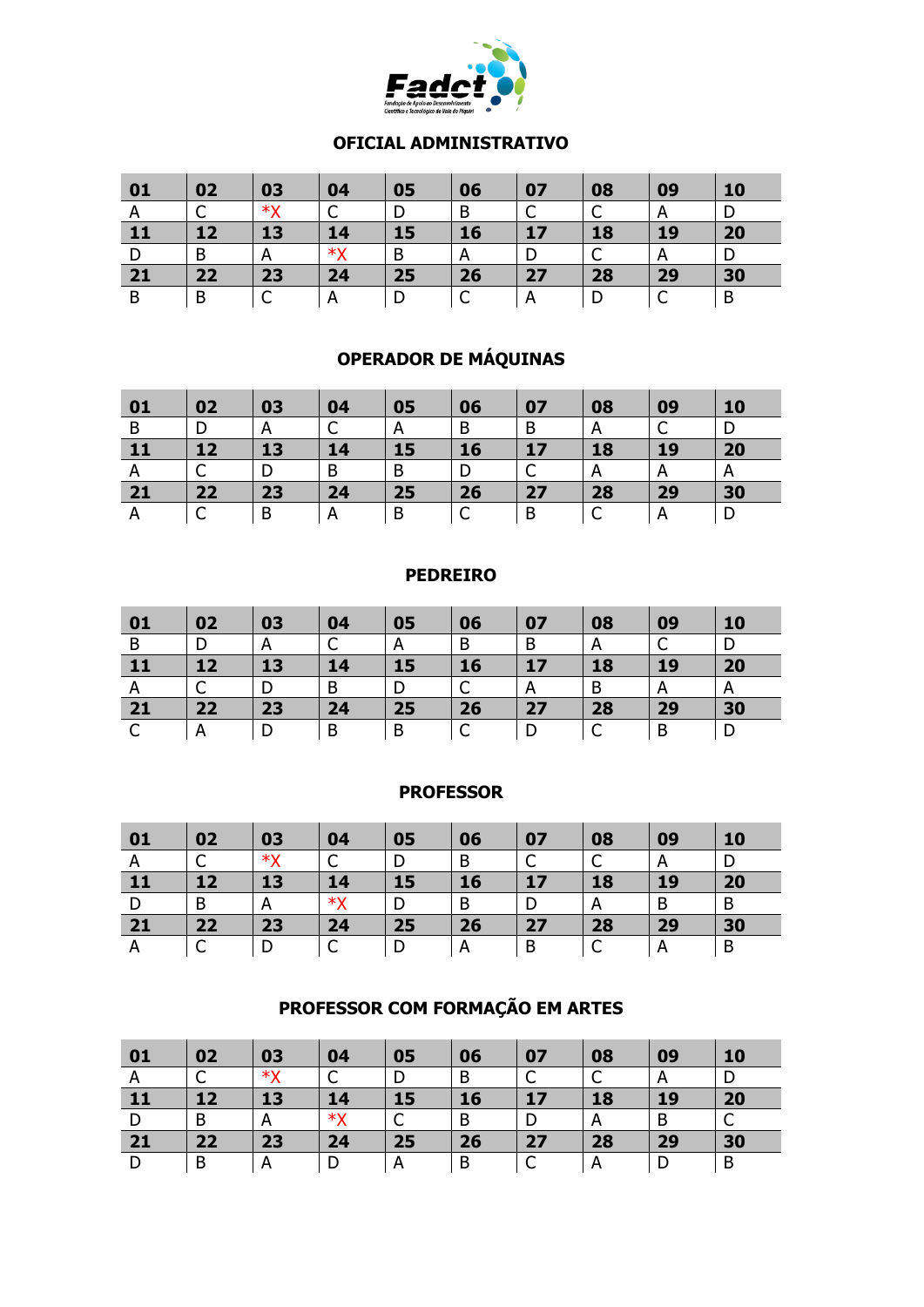

## **PROFESSOR COM FORMAÇÃO EM LÍNGUA INGLESA**

| 01            | 02 | 03 | 04 | 05 | 06 | 07 | 08 | 09           | 10 |
|---------------|----|----|----|----|----|----|----|--------------|----|
| А             |    | ∗v |    |    | B  | ⌒  |    | А            |    |
| $\mathbf{11}$ | 12 | 13 | 14 | 15 | 16 | 17 | 18 | 19           | 20 |
|               | B  | A  | *Х | А  |    | A  | B  | A            |    |
| 21            | 22 | 23 | 24 | 25 | 26 | 27 | 28 | 29           | 30 |
|               |    | A  | B  |    |    |    |    | $\mathsf{r}$ |    |

## **PROFESSOR DE EDUCAÇÃO FÍSICA**

| 01 | 02        | 03      | 04    | 05 | 06 | 07 | 08 | 09 | 10     |
|----|-----------|---------|-------|----|----|----|----|----|--------|
|    |           | *Y<br>↗ |       | D  | B  | ◡  |    | A  | D      |
|    | 12<br>- 4 | 13      | 14    | 15 | 16 | 17 | 18 | 19 | 20     |
|    | B         | A       | $*$ X | B  |    | D  | B  | A  | ◡      |
| 21 | 22        | 23      | 24    | 25 | 26 | 27 | 28 | 29 | 30     |
|    | B         | D       | А     | D  | ∽  | ֊  | B  | B  | ∽<br>֊ |

## **PSICÓLOGO**

| 01            | 02 | 03  | 04  | 05 | 06 | 07 | 08 | 09 | 10 |
|---------------|----|-----|-----|----|----|----|----|----|----|
| $\mathsf{H}$  |    | $*$ |     |    | B  |    |    | A  | D  |
| $\mathbf{11}$ | 12 | 13  | 14  | 15 | 16 | 17 | 18 | 19 | 20 |
|               | B  | A   | $*$ | n  |    |    | B  |    | A  |
| 21            | 22 | 23  | 24  | 25 | 26 | 27 | 28 | 29 | 30 |
|               |    |     |     | B  |    |    | A  |    | B  |

### **SERVENTE DE SERVIÇOS GERAIS**

| 01        | 02     | 03         | 04 | 05 | 06 | 07 | 08 | 09 | 10 |
|-----------|--------|------------|----|----|----|----|----|----|----|
| B         |        | А          |    | А  | B  | B  | А  | ๛  |    |
| <b>11</b> | 12     | 13         | 14 | 15 | 16 | 17 | 18 | 19 | 20 |
| A         | ∽<br>◡ | D          | B  |    |    | A  | B  | A  | D  |
| 21        | 22     | 23         | 24 | 25 | 26 | 27 | 28 | 29 | 30 |
|           | A      | $\sqrt{ }$ |    |    |    |    | B  | B  | B  |

## **TÉCNICO EM ENFERMAGEM**

| 01 | 02     | 03  | 04    | 05 | 06           | 07 | 08 | 09 | 10 |
|----|--------|-----|-------|----|--------------|----|----|----|----|
| А  | ⌒<br>◡ | $*$ |       |    | B            |    |    | A  |    |
| 11 | 12     | 13  | 14    | 15 | 16           | 17 | 18 | 19 | 20 |
| D  | B      | A   | $*$ X | A  | B            | B  | ֊  | D  | A  |
| 21 | 22     | 23  | 24    | 25 | 26           | 27 | 28 | 29 | 30 |
| B  | ∽      | A   | D     | B  | $\mathsf{A}$ | D  | D  |    | A  |